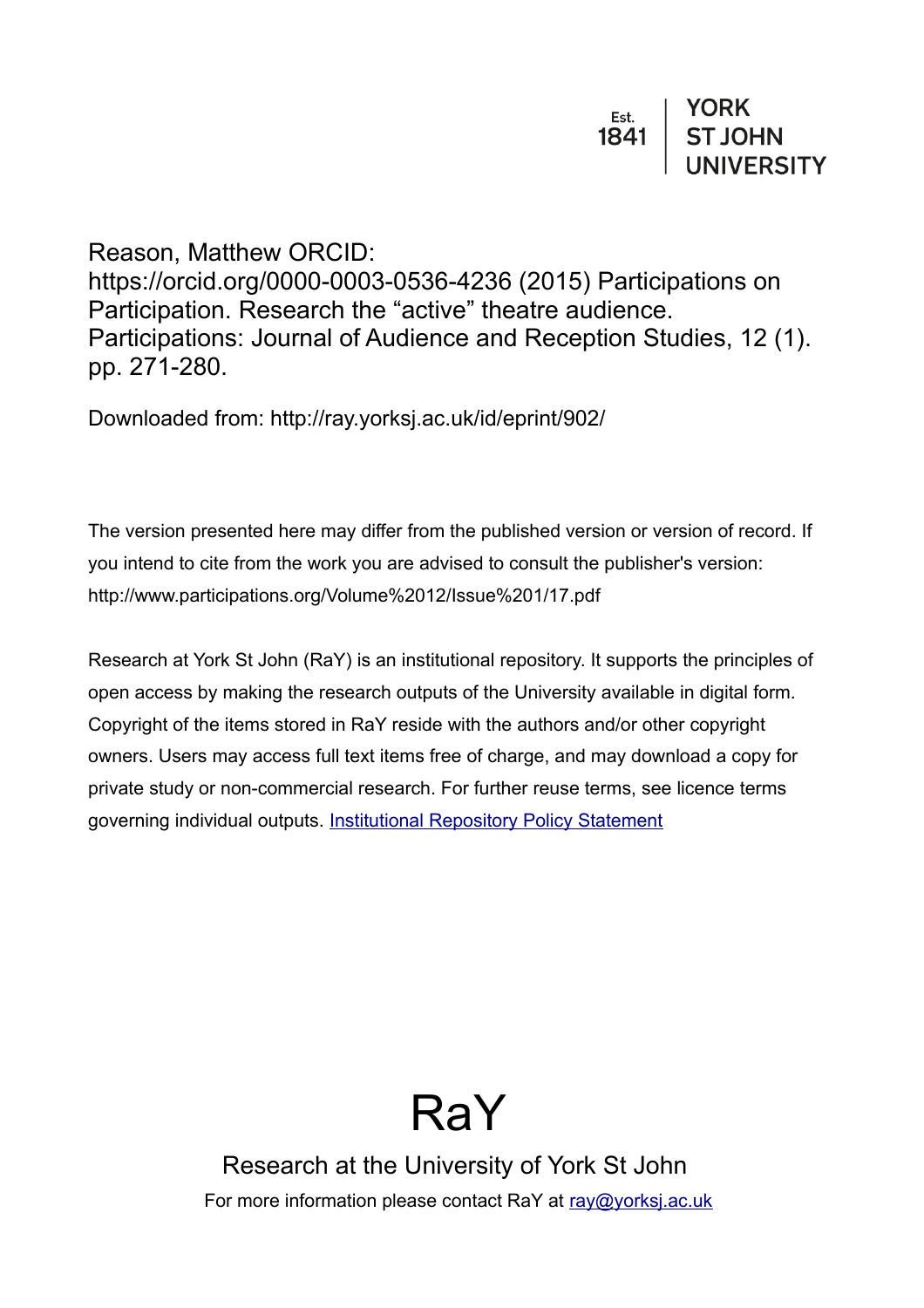

## *Participations* on Participation: Researching the 'active' theatre audience

Matthew Reason, York St. John University, UK

The audiences whose experiences are described and analysed by the articles in this section are all, in one form another, 'active'.

That is they are all audiences engaged in some kind of participatory relationship with theatre performance. Whether that is walking through a museum as the performance unfolds around them (Gröschel); physically navigating non-linear immersive worlds (Biggin; Wozniak); being rudely provoked (Wilson) or playfully encouraged (Breel) to interact with the performers; or taking part in private one-to-one exchanges with the artist (Gomme). Across each of these examples – and again it is worth stressing that there is no one singular form of audience participation here – there is what Gareth White describes as an '*invitation* to participate' (2013: 9). In other words, audience participation is an integral aesthetic and structural feature of the performances, often motivated by the artists' and companies' desire to reformulate the performer-spectator relationship and to invite a different, explicitly more *active*, kind of audience engagement.

So, for example, in his paper Wozniak describes how Punchdrunk promote their work as 'a game changing form of immersive theatre' and one that 'rejects the passive obedience usually expected of audiences' (302); while Biggin discusses how the company's marketing rhetoric often emphasises themes of 'individuality, excitement and exploration' (284) within the immersive environment. Meanwhile Wilson discusses how Belgium-based theatre company Ontroerend Goed very deliberately set out to explore and subvert the audience-performer contract, often through direct provocation. Or, in her paper, Breel defines participatory performances as offering audiences a 'level of agency' in creatively contributing to and even co-creating the work.

In part the objective of the papers in this section is to test out, to measure and evaluate, to nuance and refine, the ways in which audiences respond to these performances. In doing so the papers highlight the diverse manner in which spectators accept, decline, subvert and interpret the invitation to participate. They also engage with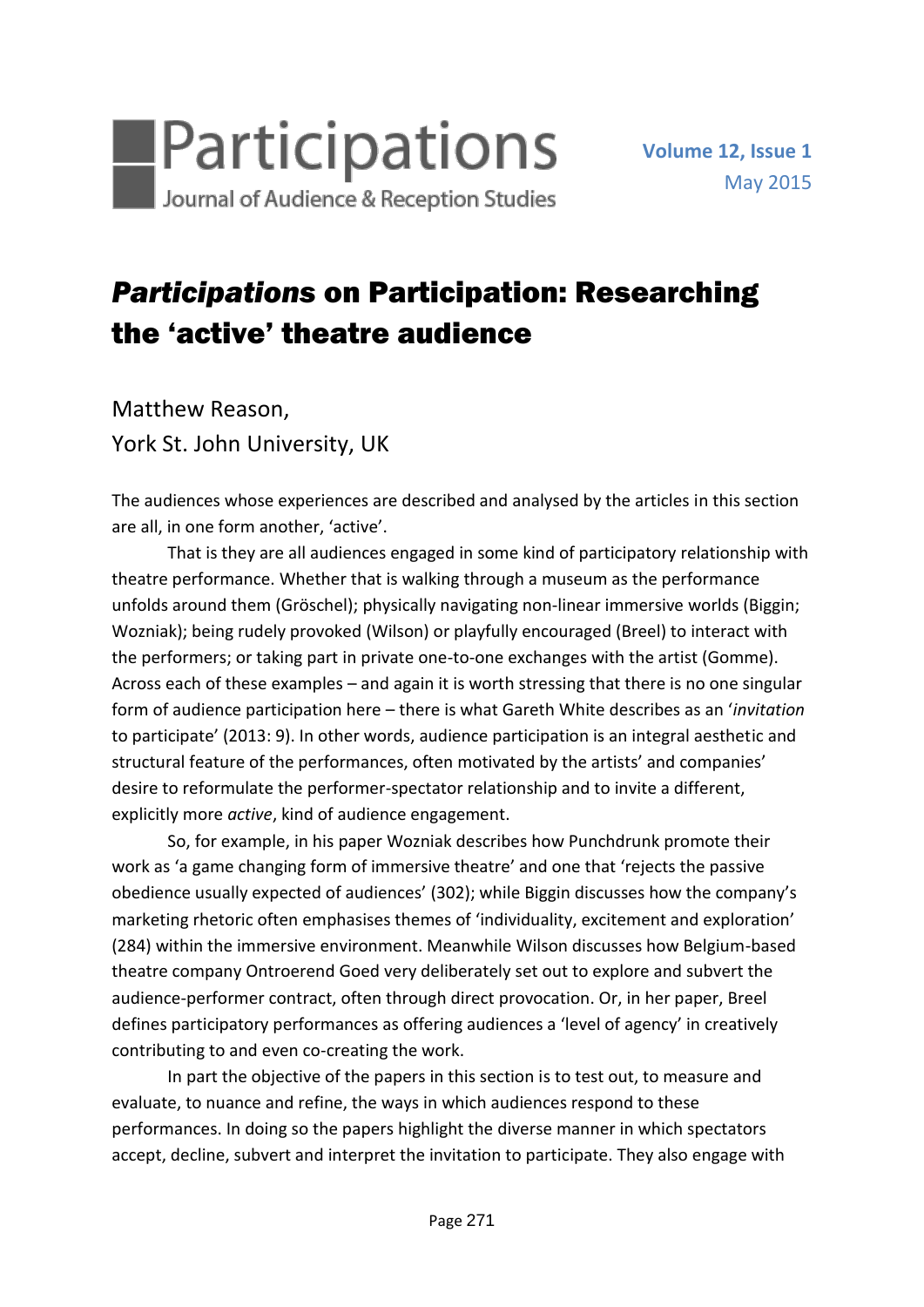

audiences' affective, interpretative and evaluative responses, and in doing so reveal how these responses often challenge an easy understanding of the very concept of participation.

This should perhaps be no surprise, as almost all the words at play in this debate – participation, immersive, active, passive – have extremely tricky conceptual grounding. As a starting point, the idea of an 'active audience' is extremely problematic, mired in the legacy of an overly comfortable binary between active and passive spectatorship. One prominent context in which this debate has played out is within film and media audience research. Here the description of active and passive audiences has the particular connotation of spectators being either subservient to the inbuilt codes and effects of the media or transformatively active in their own re-interpretations and reconfigurations. Martin Barker discusses, and critiques, this binary when he observes that 'the rhetorical figure of the "active" audience' was a device to capture the multiple and complicated processes by which audiences engage with media, but at the same time masked 'a great deal that is definitely *not* active in literal senses' (2006: 2). In this context, the phrase 'active audience' was deployed as a way of capturing the complex processes of interpretation and meaning making that spectators might potentially be undertaking even while being physically passive and immobile in their seats.

Behind this debate is a barely concealed judgement that an active audience is good, a passive audience bad. Indeed, in her discussion of theatre audiences, Helen Freshwater suggests that 'the belief in a connection between audience participation and political empowerment' is one of the most 'cherished orthodoxies in theatre studies' (2009: 3). Under this perspective, performances that engage audiences actively through participation also emancipate and empower and are consequently radically liberating. The 'goodness' of the participatory audience in this context can mean variously politically good (empowered), ethically good (empathetic), creatively good (not reactionary), perhaps even good in terms of wellbeing (physically active).

In his book *The Emancipated Spectator* Jacques Rancière describes how the negative perception of the passive spectator ('being a spectator is a bad thing' – 2011: 2) results from two factors. Firstly, that viewing is the opposite of knowing, which is located in doing; secondly, that viewing is the opposite of acting – 'the spectator remains immobile in her seat, passive. To be a spectator is to be separated from both the capacity to know and the power to act' (2011: 2). Of course one of the objectives of Rancière's book, as I will discuss in a moment, is to explicitly critique this perception, but first it is worth remembering that it is one that has stuck fast and resonates widely. Even to the extent that in Boal's formulation to be a spectator is to be 'less than a man, less than fully human' (cited in White 2013: 20).

I don't want to use a 'therefore' here, or a 'consequently', as to do so would suggest an overly linear or overly causal relationship in the development of participatory arts practices. Indeed, it is worth acknowledging other parallel contextual and conceptual explanations. Firstly, participatory practices sit within the much wider development of what Pine and Gilmore call the 'experience economy' and a shift from purchasing goods, to purchasing services, to purchasing experiences (1999). Illustrative of this is the marketing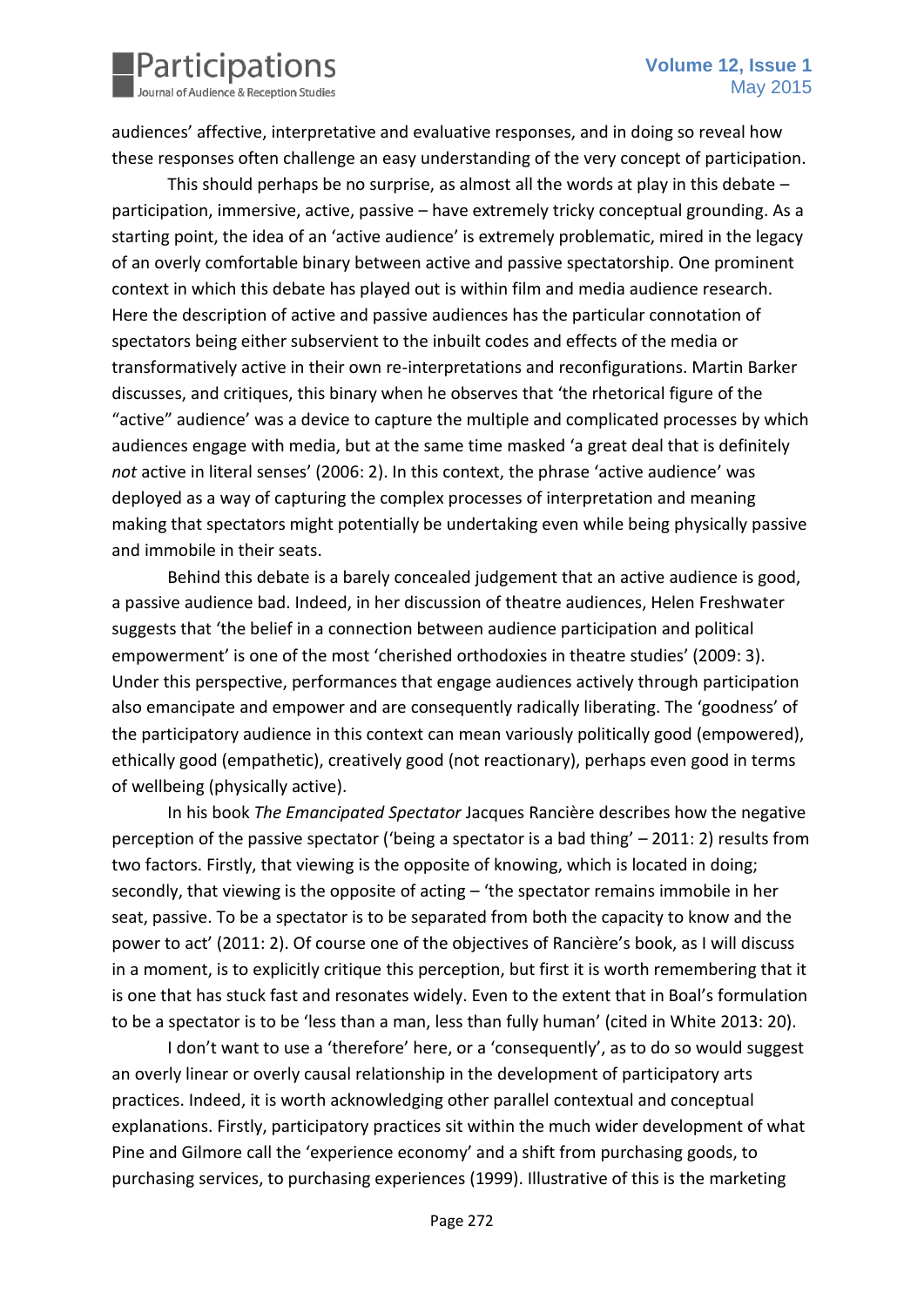

language of immersive theatre companies, which plays heavily on the promise of an experience. Secondly, participation enables theatre to (re)assert its essential liveness, in opposition to mediatisation, with interactivity and immersion very much dependent on spatial and temporal co-presence. Both of these are significant factors in the growth of participatory theatre practices. Braided through these impulses, however, one of the trajectories of twentieth and twenty-first century art more widely has been to explore the role of the spectator and mark a shift in various ways from 'passive observer' to active producer (see for example Bishop 2006). Emerging as a result of a whole range of different contexts and traditions, the rise of participatory, immersive, one-to-one, interactive and other similar forms of performance practice can be seen as part of this trajectory in which the performer-audience relationship has become increasingly central.

One of the foremost conceptual articulations of this shift has been from Nicolas Bourriaud, whose framing of 'relational aesthetics' has had influence far beyond its original context in contemporary fine art. It is present as a key theoretical framework, for example, in White's book *Audience Participation in Theatre* (2013) and in Josephine Machon's *Immersive Theatres: Intimacy and Immediacy in Contemporary Performance* (2013). Central to Bourriaud's argument is the proposal that encounters (between spectators and the artist; between spectators and each other; between spectators and objects) should become the 'quintessence of artistic practice' (2002: 22). The purpose of the art work becomes 'to invent possible encounters', which only reach their real manifestation when activated by human interaction. Equally the purpose of the spectator is to receive or engage with the art work and thereby 'create the conditions for an exchange, the way you return a service in a game of tennis' (22-23). In Claire Bishop's summation of relational art, it 'privileges intersubjective relations over detached opticality' (2004: 61).

The full extent of Bourriaud's concept of relational aesthetics is beyond the scope of this discussion, but two important elaborations are worth noting. Firstly, that the intersubjective encounters prompted by relational art are shared and public; secondly that they produce potentially politically radical spaces of exchange, but that these are provisional and temporary 'micro-topias'.

The connections between relational aesthetics and the participatory theatre practices that are the subject of the papers in this collection are numerous. They typically entail the construction of provisional, transient spaces into which participants immerse themselves, stepping out of or beyond conventional rules of behaviour. They often explicitly invite forms of interaction, intimacy, social exchange in which the notion of an 'encounter' is central. They at least promise to position participants as co-creators of the experience (or in Bourriaud's terms, 'the beholder is joint creator of the work' – 2002: 99). Finally, like relational art, participatory practices privilege interaction, doing, engagement, over the 'detached opticality' that has become synonymous with traditional audience/spectator relationships.

There is in Bourriaud's proposition an almost romantic exposition of the democratic and emancipatory potential of relational art practices. Inevitably this opens itself up for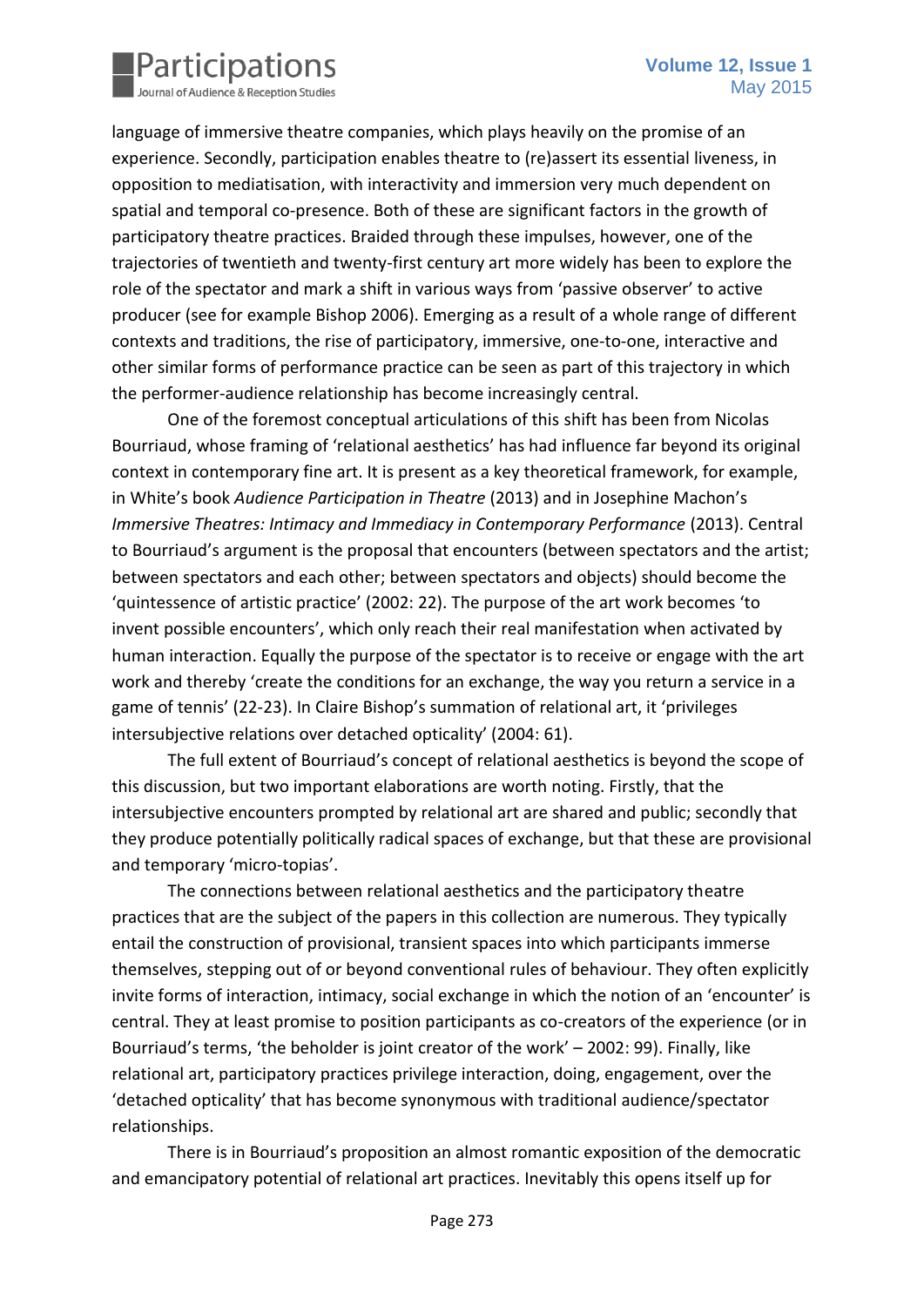

radical critique, not least that there must necessarily be various degrees of intersubjective participation not all of which are equally emancipatory. Before addressing this, however, an important questioning of Bourriaud's ideas comes from Claire Bishop in a paper titled 'Antagonism and Relational Aesthetics' (2004). For my purposes the most important element of Bishop's argument is her suggestion that Bourriaud fundamentally misinterprets a central aspect of the emancipation of the reader that was proposed in the poststructuralist writings of Roland Barthes, Umberto Eco and others. Here Bishop writes:

It is Eco's contention that *every* work of art is potentially 'open', since it may produce an unlimited range of possible readings; it is simply the achievement of contemporary art, music, and literature to have foregrounded this fact. Bourriaud misinterprets these arguments by applying them to a specific type of work (those that require literal interaction) and thereby redirects the argument back to artistic intentionality rather than issues of reception (2004: 62).

In this context there are two vital points in this analysis.

Firstly, the presumption that 'detached opticality' automatically produces passive and disengaged spectators, while works that require 'literal interaction' engage audiences in active participation, is fundamentally problematic. Here it is worth returning to Jacques Rancière's *The Emancipated Spectator*, which offers a fundamental rebuttal of both the association of seeing with passivity and of participation with emancipation.

In response to the moral repudiation of passive spectatorship, Rancière identifies two alternative conclusions. First, that theatre is necessarily bad and should be abolished; second, that there is a need for a different theatre, where passive optical spectatorship is replaced by new relationships in which spectators become 'active participants' (2011: 2-4). Although he never uses the term, preferring the more negatively loaded phrase 'hypertheatre', Rancière's description of spectators as active participants matches that of the participatory/immersive/interactive theatre paradigm. For Rancière, however, the audience as active participant is forever in danger of becoming lost in a form of 'consumerist hyperactivism'. Engulfed within the work the audience is no longer able to see the work, no longer able to question its principles (21). Rancière's description of hyper-theatre here perhaps has echoes of the concept of 'false consciousness', in which the consumer is manipulated into imagining they have choice and power while in fact and at the same time voluntarily surrendering their freedoms. In contrast, for Rancière, 'being a spectator is not some passive condition that we should transform into activity' (17) but is in and of itself an emancipated position from which the audience is empowered to produce their own interpretations, to 'compose her own poem with the elements of the poem before her' (13).

From its entirely different philosophical perspective, Rancière's articulation of spectators as an emancipated 'community of narrators and translators' is a powerful echo of the description of audiences as active interpreters that emerged with media audience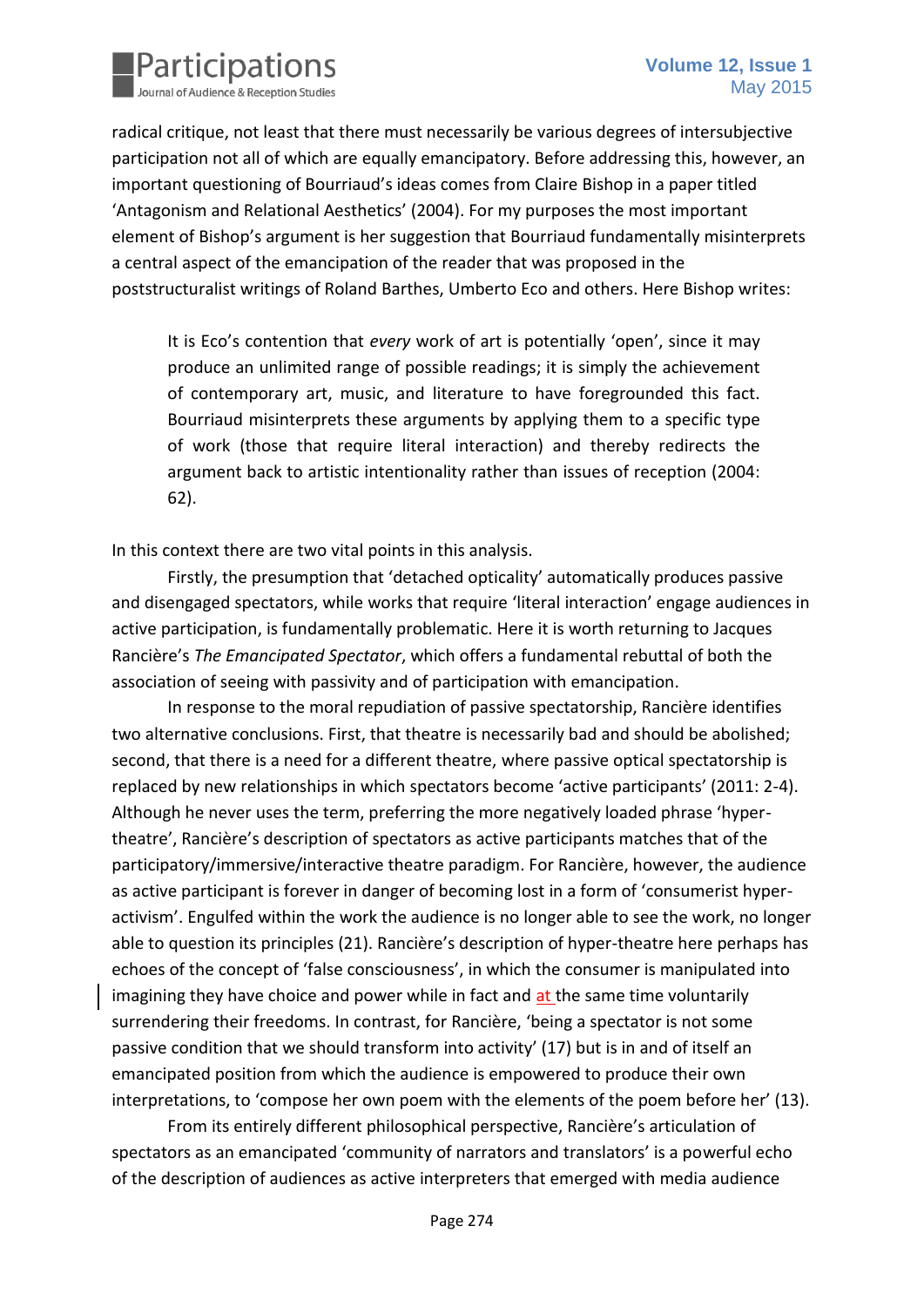

research. If the dictum of the active audience privileges readings that stand away from the text because 'distanced readings are seen as more active' (Barker 2006: 11), so does Rancière reinvigorate seeing as an active role. The ways in which all theatre audiences are actively engaged in processes of interpretation and meaning making has also become the focus of much empirical theatre research, including the papers in this special section of *Participations* that explore how audiences to both explicitly 'participatory' *and* more 'traditional', passive, optically detached theatre performances are potentially 'active' in all sorts of ways.

However, if there is a romanticism to Bourriaud's celebration of the potential of relational arts, then equally there is something too easily idealistic in Rancière's concept of the emancipated spectator. *And* there is something too simplistic about the statement that *all* audiences are *always* active, are always participating. This leads me onto Bishop's second criticism of Bourriaud's formulation of relational aesthetics, which is that he directs his argument 'to artistic intentionality rather than issues of reception' (2004: 62). Indeed, despite the development of reader or spectator focused discourses, there remains a tendency to value intention over reception in a manner that results in an erasure of actual spectators. In Bourriaud's formulation, participation is in the offer or gift of the artist, with a lack of attention paid to the manner in which this offer is received, accepted, modified or enacted. As Bishop points out, the radical proposal of Eco's 'open work' was that it related to potentially *every* work of art, rather than only specific types of work positioned as such by the artist. The difference is a relocation of agency – and therefore empowerment – from the artist to the spectator. The value of this collection of papers, therefore, is precisely this very explicit and very deliberate emphasis on processes of reception.

What is needed are not competing over-statements of idealised or imagined possibilities, which too easily become straw figures for alternative artistic preferences to support or repudiate. A criticism with relevance to Rancière's writing, which is not only largely divorced from actual theatre practice (a point made by both Freshwater 2009: 17 and White 2013: 22) but also entirely from actual audiences. Instead what is required is a serious focus on reception processes, and an analysis of the manners in which actual audiences engage with different kinds of audience-performer relationships to produce different kinds of experiences.

It is this that the six articles in this section provide, both in terms of the insights that the individual authors bring to the topic, but also as a collection as a whole. In each instance the author explores the particular *quality* of the audience-performer relationship that is produced by the circumstances they are investigating. What is interesting is that in addressing the challenge of researching audiences to explicitly participatory performances, the authors often adopt or develop methodological approaches that enable them to consider the question in a particular manner. So for instance, in engaging with the intimate, individualised encounters promoted by one-to-one performance, Gomme argues for the value of the deeply reflexive analysis of her own individual experiences as a form of audience study of one. As Heddon et al observe, one-to-one performances offer an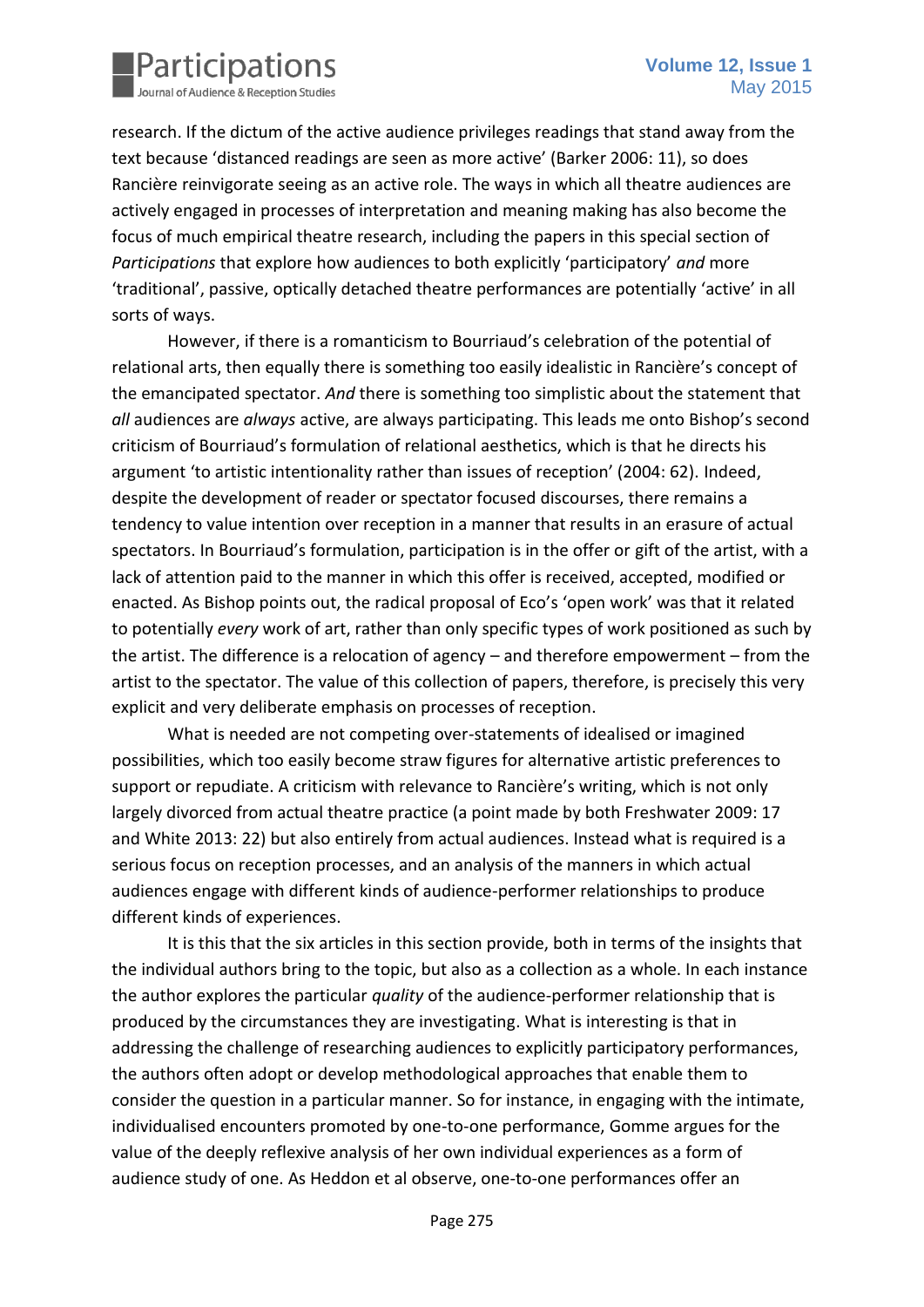

interesting paradox in which a survey of one person could arguably cover 100% of the audience and yet remain 'always partial and subjective and significantly incomplete' (2012). Or Gröschel, who adopts 'walking fieldwork' as a specifically appropriate method of investigating a promenade performance; or Breel, who in part uses mobile phones and digital methods to echo the work her audiences experienced; or Biggin, whose use of fan mail sent to Punchdrunk enables her to investigate highly-invested audience members who explicitly 'get' what is expected of them.

Within each article the authors are upfront about the scope or limitations of their particular investigations, whether in terms of the narrowness of their sample, the partial nature of the respondents (in some instances they are, in one form or another, 'expert' or 'invested' audiences), or simply the very specificity of the performance under investigation. None of which is to criticise the individual articles; such is simply the nature of empirical research. However, it does mean that as well as the individual strengths of the articles there is a particular pleasure and reward that comes from reading across the contributions, for by doing so it is possible to build up a strong meta-understanding of how audiences engage with the different invitations to participate offered by contemporary theatre and performance.

This invitation to read across papers is unavoidable with those of Rose Biggin and Jan Wozniak, as both examine the work of Punchdrunk. Here Biggin's analysis of the engagement of invested fans contrasts with Wozniak's respondents, who are mostly experiencing Punchdrunk's work for the first time. Biggin describes how invested fans explicitly know the rules of spectatorship within the participative theatre worlds created for them. At the same time, Biggin suggests that one of the strong draws of immersive theatre is its sense of difference and newness, and wonders if something intrinsic to the experience is lost 'when an audience becomes increasingly aware of the rules of engagement' (285). What is lost, in part, is the sense of bafflement, confusion and even danger that comes through strongly in Wozniak's paper. Perhaps also lost is a sense of authenticity, as the event becomes increasingly more explicitly known as a theatrical form.

As a counterpoint to this, in his paper on audiences to a promenade performance at the Manchester Museum, Uwe Gröschel describes the discomfort and anxiety felt by some participants at not fully understanding what was expected of them as spectators and how the performance upset some basic expectations, such as there being enough space for everybody to see comfortably.

Through this disruption of established and stable conventions of audience engagement at even the most basic physical and practical level, such productions require audience members to develop what White describes as 'tactics and strategies' through which to experience the performance. The idealised claim made for such encounters is that they are democratising, with Wozniak citing Felix Barrett's (artistic director of Punchdrunk) celebration of how each individual constructs their own experience: 'like directing your own film […] they are in charge' (305). In fact Biggin describes the existence of a fluid interrelationship between an individual and social experience, with audience members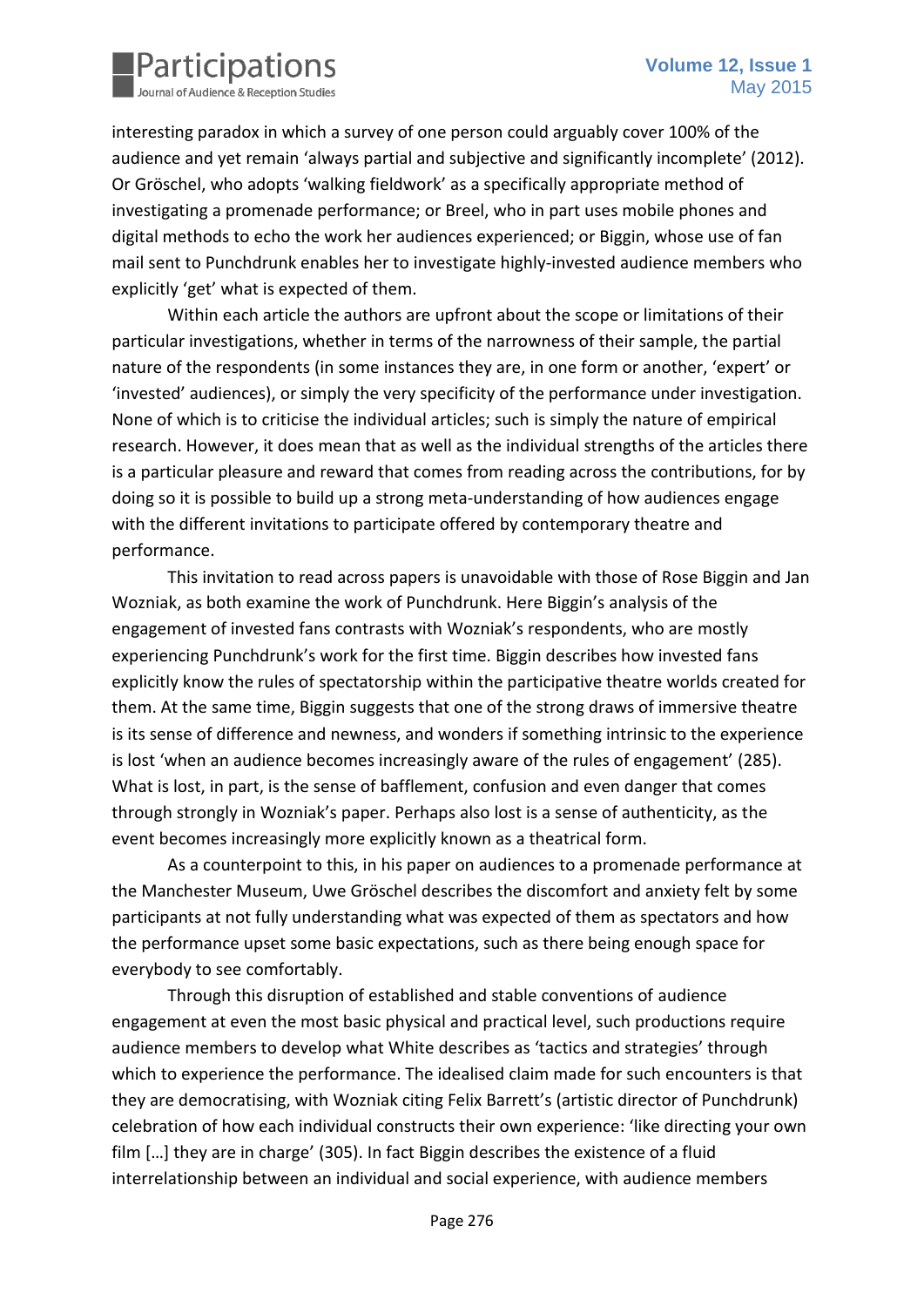

attending the performance as a group, consciously splitting up during the performance, and then actively rejoining afterwards to share and contrast each other's experiences. Biggin notes how even though immersive theatre often emphasises the individualised experience there remains a strong social element to participatory performances, manifested in a desire to talk afterwards. Meanwhile Wozniak more radically challenges the idealistic nature of this invitation and provides a striking image of how in the pursuit of an individualised experience audience members find themselves competing with each other, 'pushing and shoving to attain prime position' (311). For Wozniak this unintentionally replicates the competition, commercial struggle and consequent anxiety of contemporary society, and there is a parallel here with Rancière's envisioning of hyper-theatre as a culture of consumption rather than contemplation.

Running through all of these discussions, indeed perhaps implicit within the very framework of participatory performance practices, is the question of agency. Many of the papers in this section revolve around and return to the question of what level of agency is present in the invitation to participate? In relation to Punchdrunk, Wozniak records one audience member observing wryly 'how willingly [many audience members] subject themselves to the demand of the show', while another comments:

Even though it is participatory theatre, ultimately the actors rule the show and as a spectator you play along and do as you're told. If you don't follow the rule then issues begin to occur and you will ruin the show for everyone else. If you really wish to play a role then play the role you are given; the role of spectator. (309)

This ultimately is Rancière's criticism of 'hyper-theatre': that the audience as participant becomes lost within the work and as a consequence is no longer empowered to see the work. Rather than an empowered position of active agency, this is a disempowered position of the functionary – or in a powerful image in Wozniak's paper, a 'blank scrabble tile' which 'can make no meaning and have no value of their own' (312).

The analysis of agency is very much at the centre of Breel's paper, 'Audience agency in participatory performance', in which she clearly identifies that the significance of agency rests not with the offer (or invitation) but with the audiences' understanding of and response to this offer. 'Agency is concerned with intention and choice,' writes Breel, 'so it is commonly assumed that for a participant to have agency they should intentionally perform an action (however small) that causes something to happen or change within the performance as a result' (357). Her research maps degrees of agency from reactive (answering a question), to interactive (completing a task), to proactive (self-initiated). Unsurprisingly there is an increasing rareness the further along this scale you travel. Breel's participants report enjoyment and engagement with the agency offered to them by the performance, while at the same time articulating scepticism about the true extent to which their actions influenced the performance.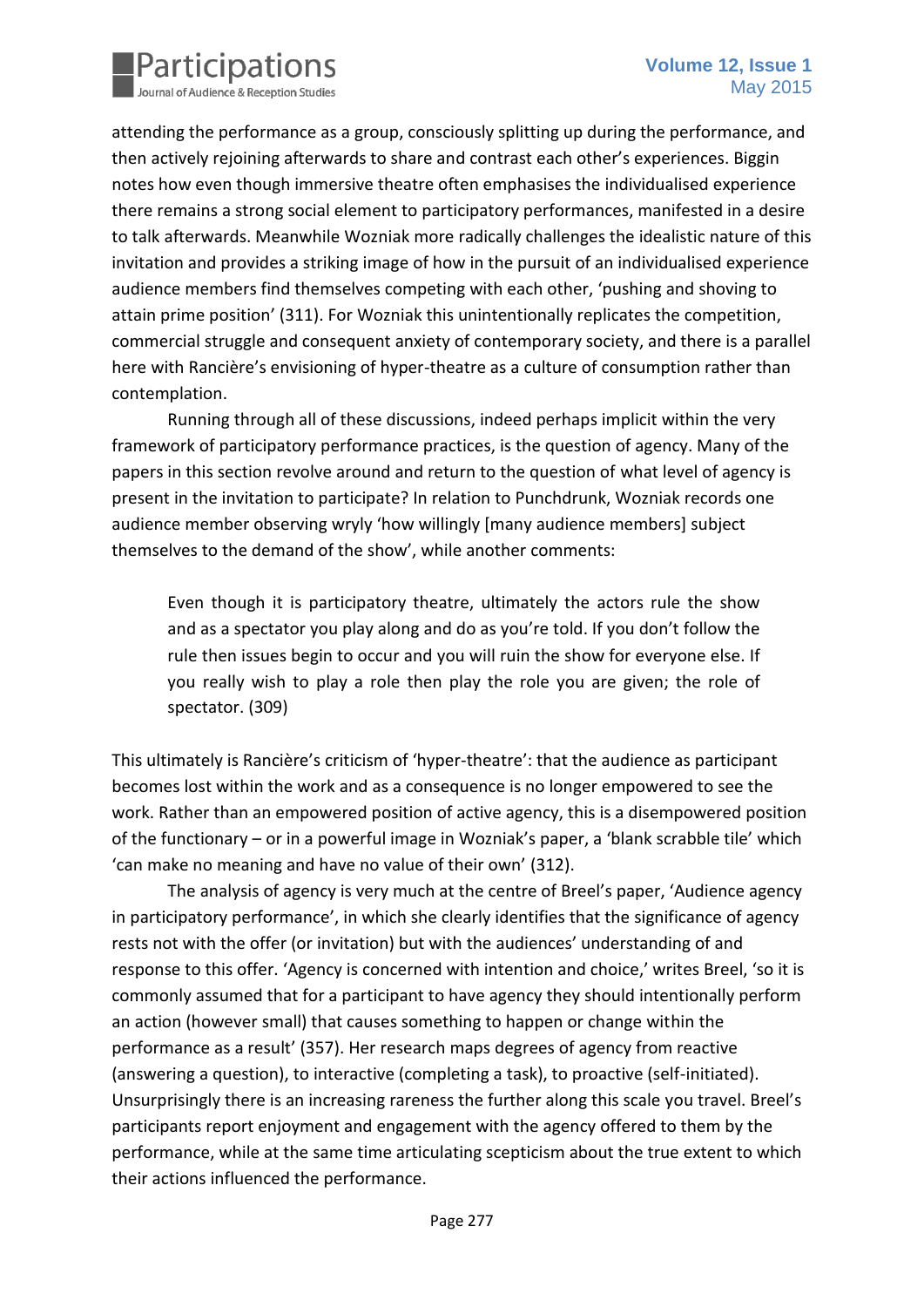

In particular Breel identifies no occurrences of proactive agency in her case study and it is interesting to consider what, in participatory performance, might genuinely count as proactive, self-initiated agency. This is also an issue for Wilson, in her fascinating discussion of how spectators respond to a moment of performer-audience bullying in Ontroerend Goed's *Audience*. In this moment the audience are implicitly offered a 'choice': collaborate with the bullying and thereby bring it to a quicker end; confront the performer directly; remain silent; walk out of the theatre. In her discussion Wilson explores how while remaining silent might initially feel like a form of complicity, for many audience members the apparently more active option of confronting the performer would be to play the game of the performers. There is a fascinating parallel here with the forms of passive resistance (such as falling asleep) that Dominique Pasquier describes occurring amongst audiences to more traditional forms of performance. There remains of course an uneasiness to the suggestion that silence is the only form of resistance possible, with perhaps one conclusion being that Ontroerend Goed have successfully manoeuvred their audience into a position where no act – perhaps not even walking out – is truly possessive of proactive agency.

For Wilson and her respondents the situation is further complicated by differing perceptions of the authenticity of the moment – is the female audience member in fact a plant? Is the experience of bullying 'real'? The latter is a question which might be considered in terms of its affective feeling (it *felt* real to some spectators) or its theatrical context (in which the frame of theatre renders everything within it unreal).

In her reflexive discussion of her own engagement, Wilson notes that 'my own overall reticence to actively participate was driven by a resistance to the idea of being manipulated'. This word is perhaps the loaded reverse of the promise of participatory performance. Who would want to attend manipulatory performance? When Breel phrases a question to her respondents asking if at any point they felt manipulated she received the answer: 'manipulated is too strong a word; I felt encouraged, nudged, I was sort of, you know, instructed, umm, cajoled, maybe, but that's too strong. Not manipulated' (361).

Finally, in the paper opening this section Rachel Gomme presents a close reflexive analysis of her own experience of a number of one-to-one performances. Titled 'Not-soclose encounters: Searching for intimacy in one-to-one performance', Gomme's paper describes how one-to-one performances promise an authentically intimate encounter (in one promotional tag: 'individual performances, tailor-made especially for you'). In her experiences, however, rather than intimacy she often finds herself more consciously aware of the boundaries between the individual and the other. Moreover, awareness that the promise of intimacy is always managed within an experience economy implies a reproducibility that belies uniqueness. Here again we may read across the papers, noting Wozniak's description of how one-to-one encounters within Punchdrunk's much larger immersive productions often appear to have 'highest value' to audience members. This is a result of their perceived authenticity and restricted availability.

Gomme describes how she increasingly became aware of how her encounters with one-to-one performances 'ultimately contributed to a degree of alienation at odds with the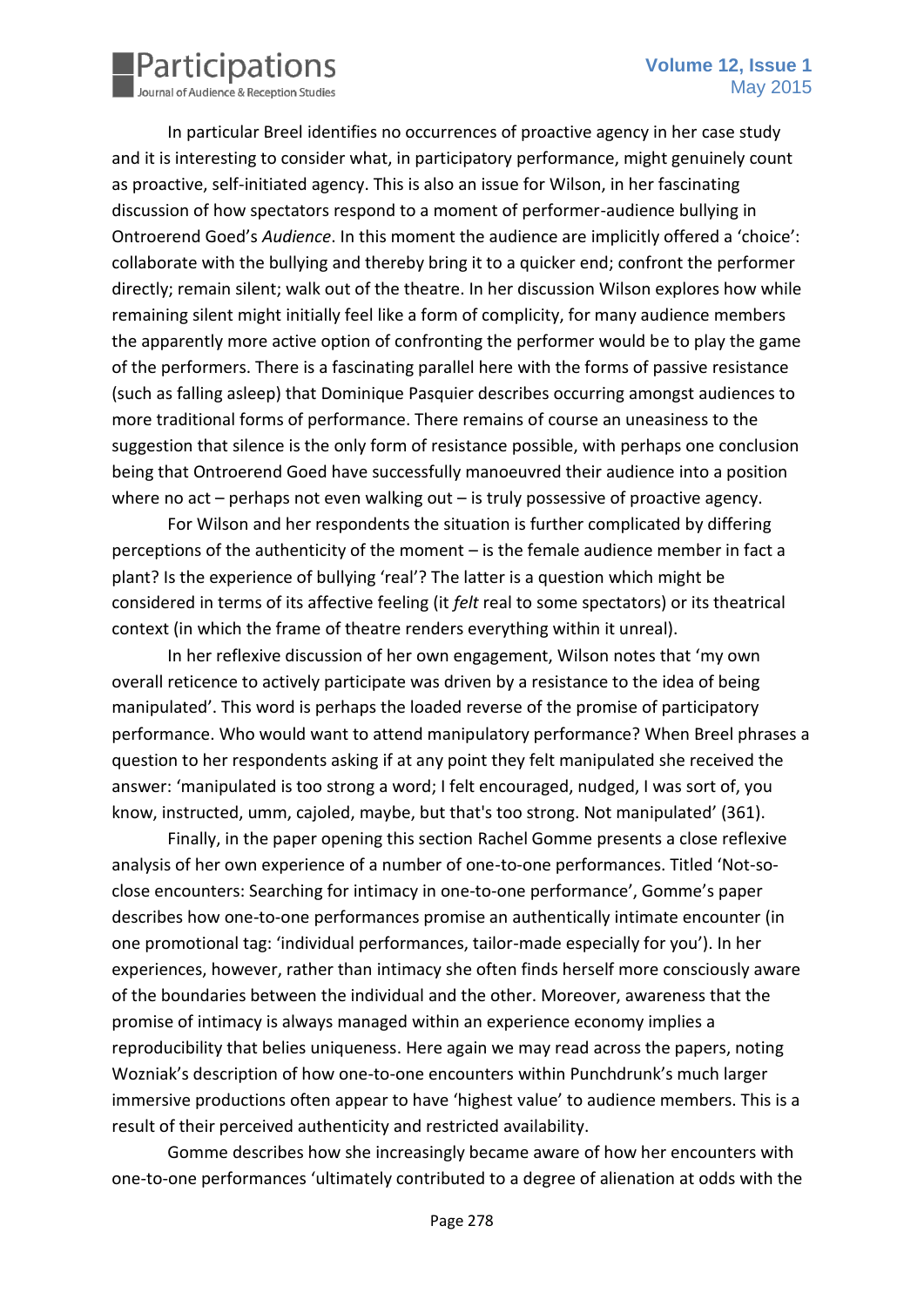

vulnerability and mutual exposure suggested by the promise of intimacy' (277). However, in her final example she almost seems to surprise herself through a one-to-one encounter in which she participates in a moment of sharing with a full sense of agency. It is in this particular example that there is perhaps the full realisation of Bourriaurd's notion of microtopias: a temporal, fleeting zone of communication constructed in the encounter between spectator and artist. For Gomme the question is how can a work be open enough and the performer vulnerable enough to allow for such moments to occur?

The return to agency here is apposite, as this seems the central question to address in our understanding of audiences to participatory performance. If, following Bishop's critique of Bourriaud, we shift our focus from intention to reception, then agency also marks a shift from a focus upon the invitation to participate to the perception of, and response to, that invitation. As I noted earlier the shift from intention to reception marks a relocation of agency – from the artist to the spectator – and in doing so entails a more radical emancipation of the spectator.

Reading across the papers in this collection also brings to mind that temptation, in discussions of participatory practices, to propose some kind of spectrum of participation. Or, alternatively, to borrow a pre-existing one from elsewhere, with the most commonly appropriated schema Sherry Arnstein's 'Ladder of Participation', first published in 1969. Updated many times within the fields of citizen science and participatory public inquiry, Arnstein's ladder is presented, and quickly rejected, by Bishop in her book *Artificial Hells*  (2012). More recently Ben Fletcher-Watson has adapted Arnstein's ladder as a model for participation in theatre for early years (2015). In this ladder Arnstein maps out eight rungs, ranging from 'manipulation' (where the illusion of participation is cover for a mere rubberstamping of pre-determined decisions) through to full 'citizen control' (1969). Relating this to participatory theatre we might be tempted to follow a similar spectrum, from empty participation (which is eulogised in marketing slogans but a mask for manipulative relationships), weak or tokenistic participation (which might include many interactive and immersive practices but are artist led and allow only restricted agency) and finally full participation (implying a full sense of proactive agency and co-creation in process as well as performance). In any artist led process it is likely that full participation would be a rare beast indeed, except possibly in the form of collaborative community-orientated practices.

There is a clear evaluative hierarchy in Arnstein's ladder and Bishop's specific criticism is that the 'progressively more virtuous' levels of participation cannot account for the complex and sometimes paradoxical interrelationships that exist between artistparticipant (2012: 279). Indeed, in art there is no linear progression of virtue and evaluation: we should not – at least supposedly – evaluate performances as good or not-so-good according to their position on a ladder of participation, but because of their aesthetic and experiential qualities. In practice, however, this is exactly what is implied by discourses that valorise active spectatorship for its own sake over optical passivity.